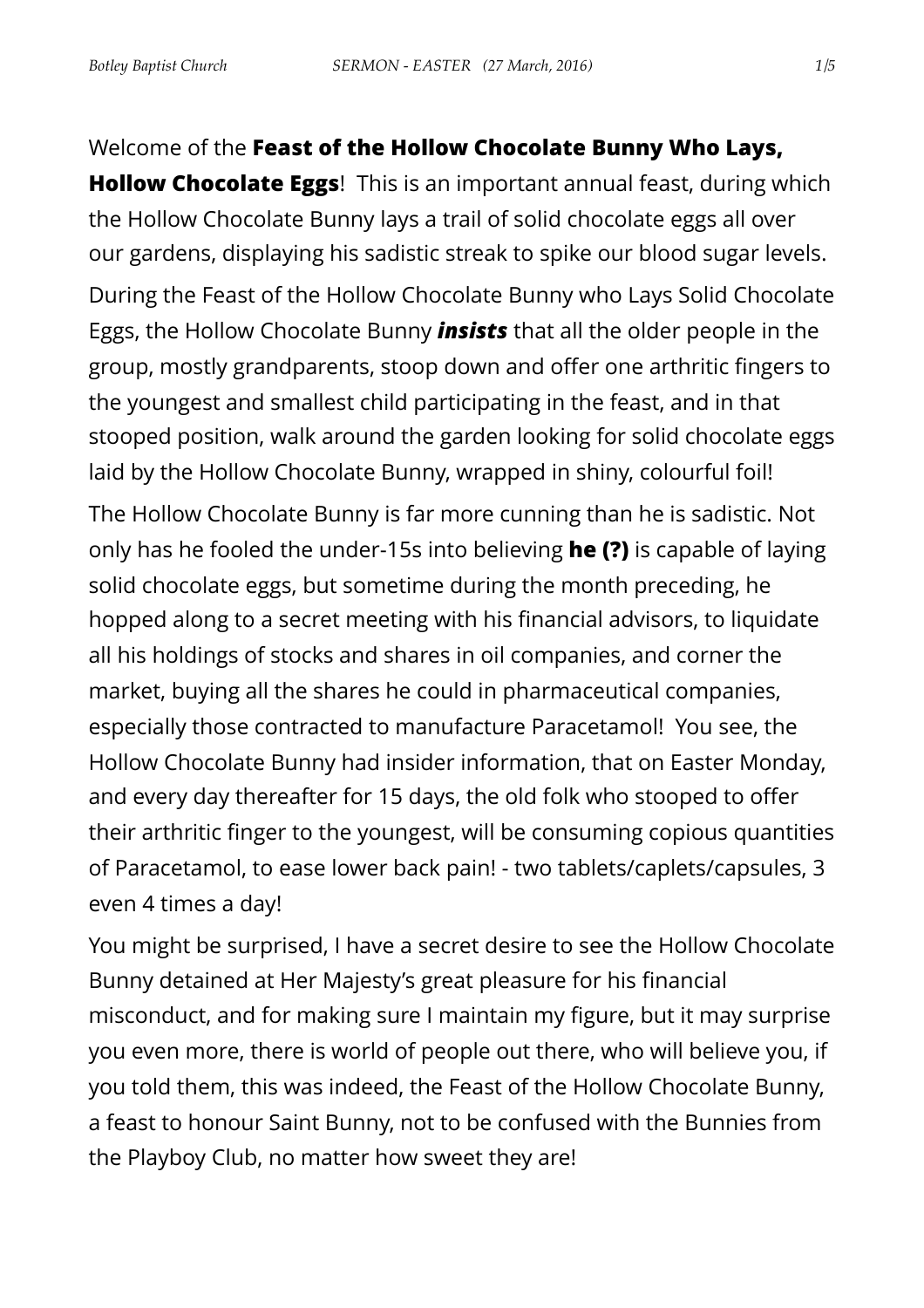Over the years, I have heard many an extrapolation of the Easter narrative, but not as many as there are of the Christmas narrative. My favourite extrapolation of the latter is of the little boy who come home on the Sunday after Christmas and shows his parents what he had learned that day. His parents were bemused and befuddled when he produced a drawing of an aeroplane. *This is Christmas?* asked his father, rather puzzled. *Yes Daddy,* said the little boy, *its the flight to Egypt!* His father played along, but sought further clarification. *Oh I see! Well, I can see Joseph and Mary and Baby Jesus looking out the window, but who is the fourth person at the front of the aeroplane? Oh Daddy,* said the little boy, exasperated with the interrogation, *that's Pontus the Pilate!*

It is indeed a blessing to have a fertile mind which hatches possibilities and offers fresh exposure to trivia, and it works well in stand up comedy, but there is a real danger in extrapolating stories.

Humour aside, there are two possible reasons why we extrapolate Christmas and Easter narratives, both of which are connected.

First, miracles by their very nature, stir in us, either a sense of reverential awe, or suspicion which eventually leads to disbelief. When we **WANT** the incident/miracle to make sense and it doesn't, we readily accept explanations which appeal to our sense of logic, to satisfy our suspicions and doubts.

It is a childlike mind that is more accepting of miracles without question. Which links to the second reason why we readily accept and believe in extrapolated stories.

Second, we make the mistake of approaching miracles from a human perspective, not God's. As we just noted, the human mind wants to make sense of what it hears and sees and feels, and it prides itself in being rational and logical. If it cannot do this, the mind's natural tendency is to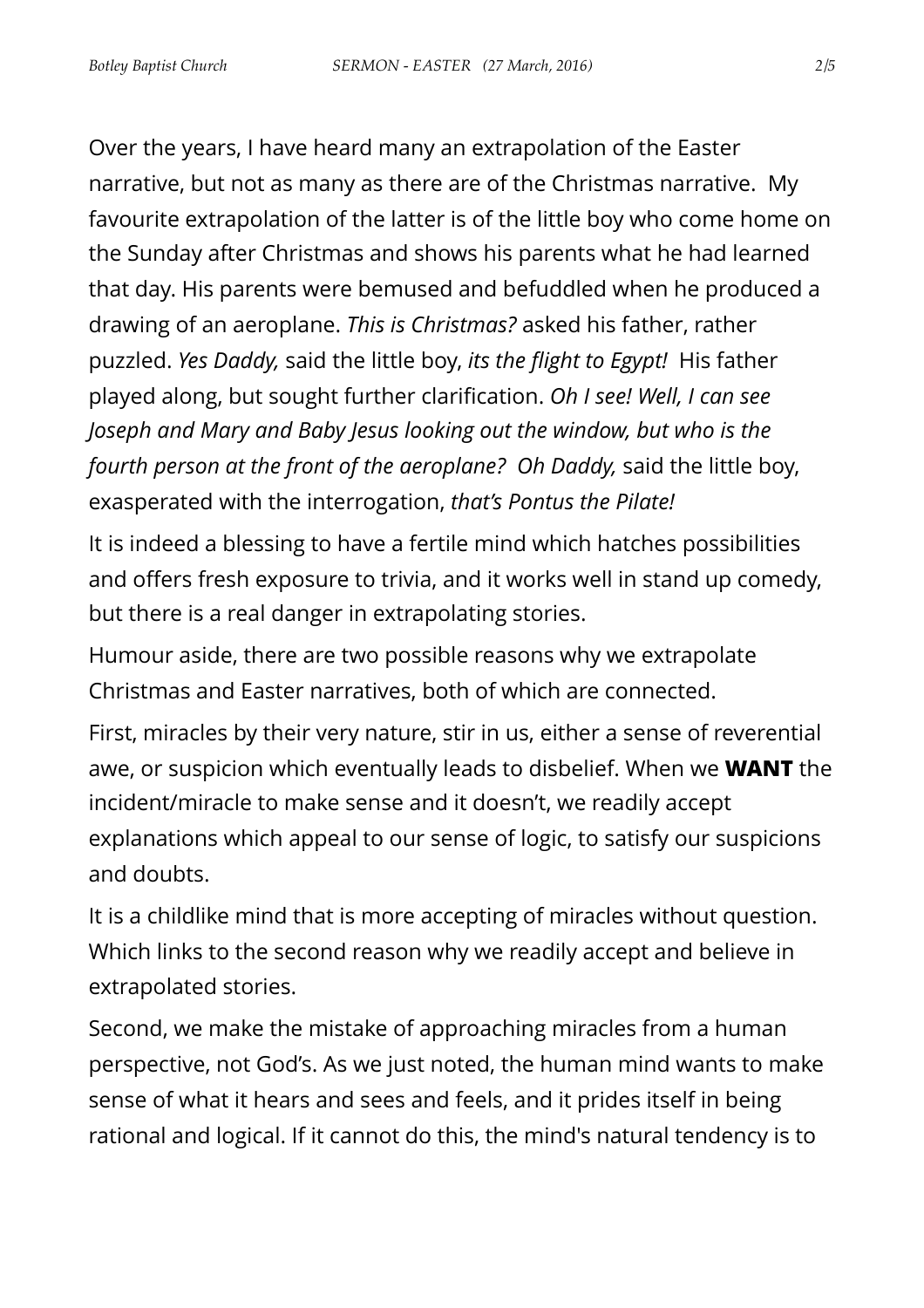be suspicious, and when enough fuel is added to suspicions, to then disbelieve.

When ever God acts, what ever God does, is a miracle; ONLY God can do what He does. Miracles are the natural actions of God.

If we believe in God, we believe He is **omnipresent** (able to be everywhere at the same time), **omnipotent** (all-powerful, who is not subject to physical limitations, God can do what He wants), **omniscient** (all-knowing, aware of the past, present, and future, nothing takes him by surprise, because He knows all that can be known).

If God can be everywhere at the same time, able to do anything without physical limitations, and knows all that can ever be known (*not* all there is to know!), then we must humbly accept, there are things God does, we do not understand. We are presented with a choice: either we accept God's actions and accept them as miracles, or in rejecting the miracle, we also reject God!

The Easter narrative is full of miracles. From our point-of-view, as we heard on Friday morning, the human body cannot withstand the cruel torture that was crucifixion. Early on the first day of the week, Sunday morning to us, in the semidarkness before daybreak, Mary Magdalen and a group of women go to the tomb, to finish what was not done on Friday, which was to clean and embalm the body of Jesus.

Both gospel writers Luke and John tell us, they "*found/discovered to their shock-horror, the stone which covered the entrance to the tomb and was sealed, rolled away*."

Angels inform the startled group of ladies, *Why do you look for the living among the dead?*, in other words, *Why have you come to a burial place, looking for someone who is alive?* The group of startled ladies hastily return to the disciples to declare, *He is risen!*

Where do the extrapolated stories of Easter come from?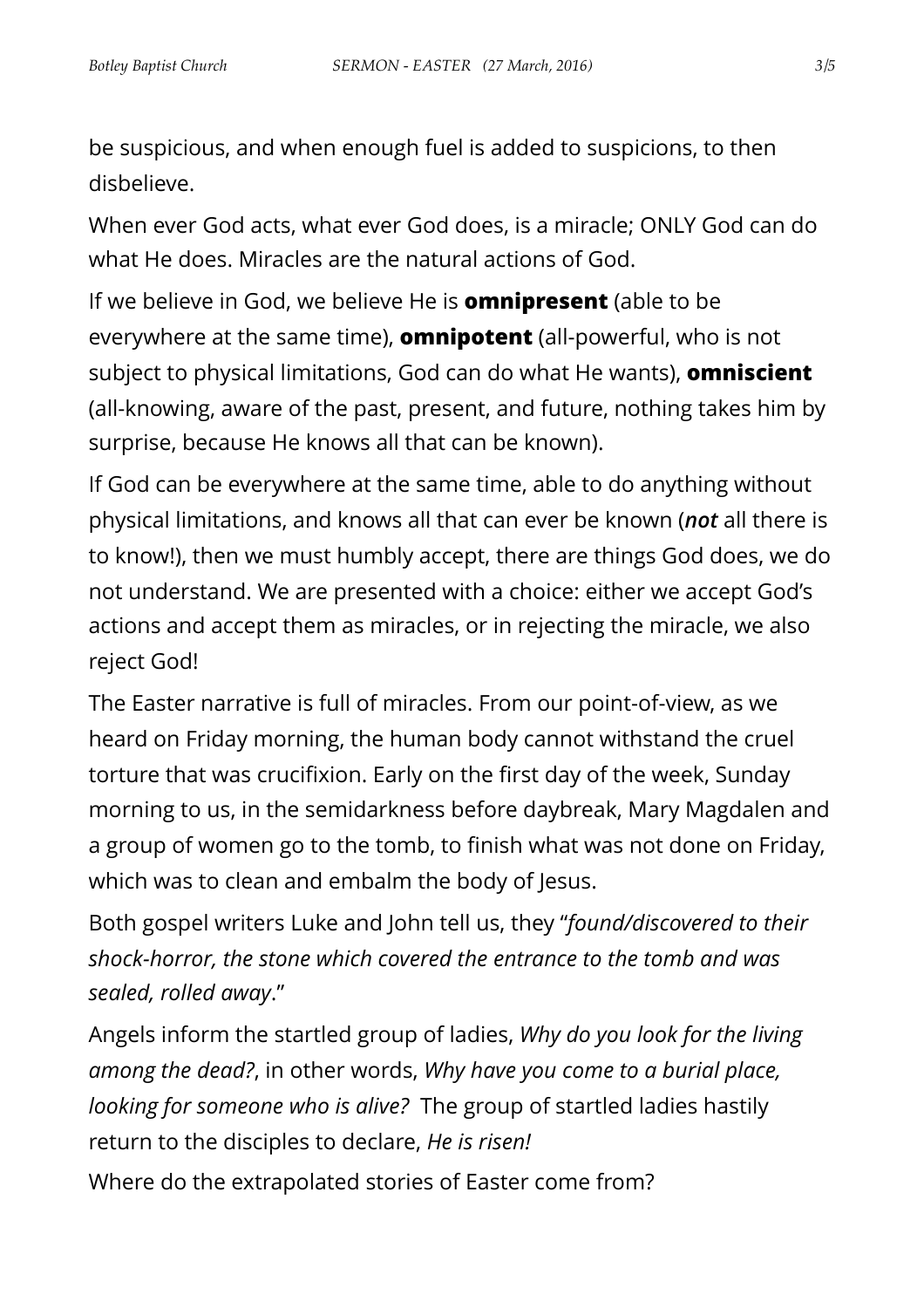The Gospel writer Matthew, offers us a disturbing detail in the resurrection narrative, which helps us discover the source of extrapolated stories. He writes, *As the women were making their way back to the Disciples, the elite guards who had been tasked by Pontus Pilate to guard the tomb with their lives, frightened what might happen to them, ran and reported to the chief priests* (not Pontus Pilate) *everything that had happened … who paid them large sums of money to spin the story that Jesus' disciples came in the dead of night and stole His body, while they were sleeping.* 

The obvious question is, "Did the elite guards know, if they admitted to sleeping whilst on duty, their fate was death?" But having taken large sums of money, they would have disappeared into distant places, but not before giving fuel to the fact, Angels were dispatched from Heaven to roll away the stone which "sealed" tomb, in order to let Jesus out! From a human point of view, this makes perfect sense.

But from God's point of view, the Angels dispatched from Heaven, rolled the stone away, to show the first visitors, a group of women, "*See! He is risen! He is no longer dead, He is alive - He has broken the chains of death and He is alive!*"

The resurrection of the Christ defies all human logic and intelligence, but if you take God's perspective, then God, who is the Author of Life, will not allow anyone who basks in His love, to be surrendered to death.

This Easter morning, will you cast aside any extrapolated stories which might be entertaining, but distort the truth about the resurrection of Christ, and accept God's act of love, that His Son came to conquer death, that we might live in eternity, for eternity, in the presence of God?

That incident at the tomb, took place at the start of the day. At the close of the day two disciples were returning home, talking between themselves about the events of the crucifixion of Jesus and the